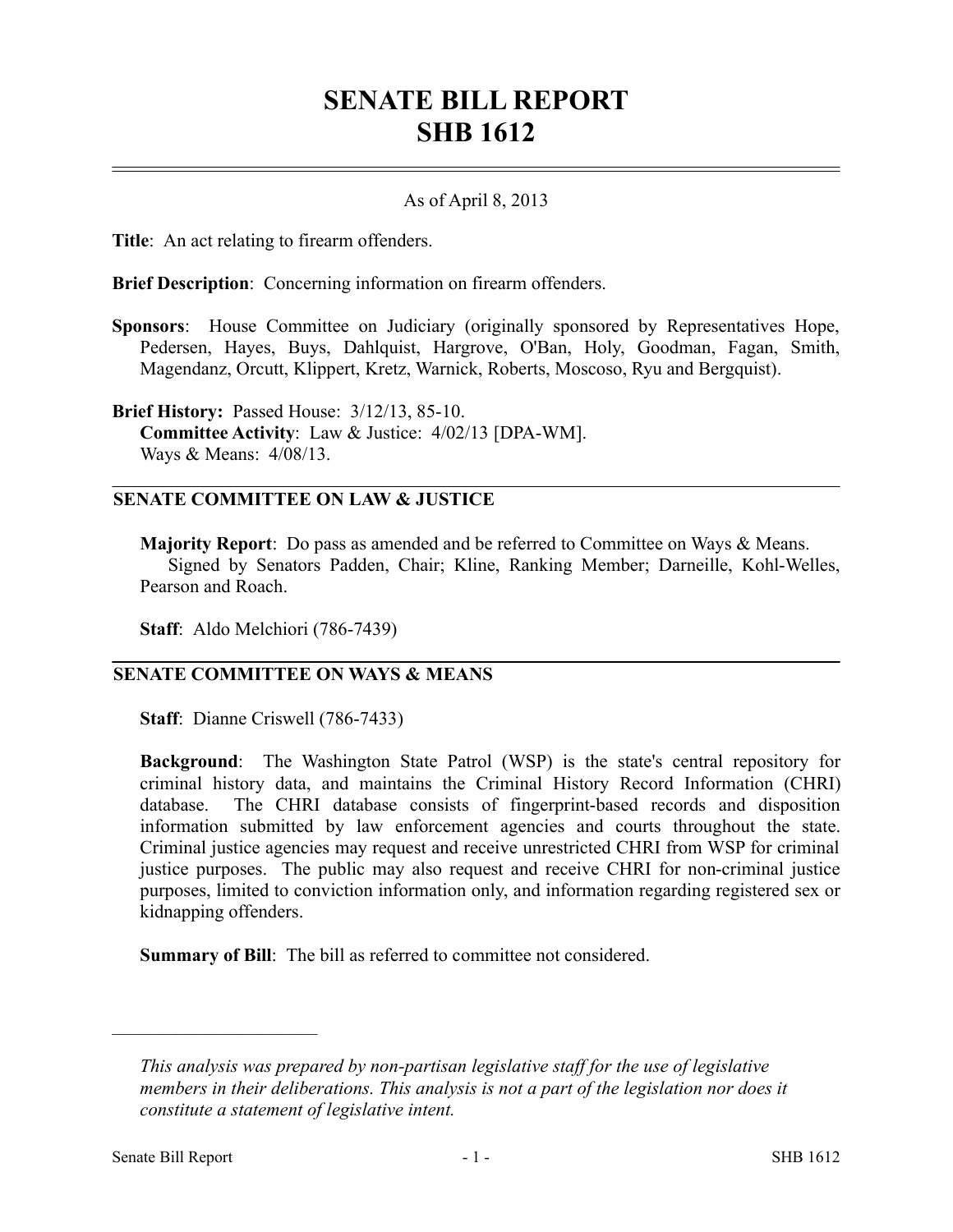**Summary of Bill (Recommended Amendments)**: WSP must maintain a felony firearm offense conviction database of felony firearm offenders. Felony firearm offenders are persons who were convicted or found not guilty by reason of insanity in this state for various felony firearm offenses. The felony firearm offense conviction database is only for law enforcement purposes and is not subject to public disclosure.

Upon conviction or finding of not guilty by reason of insanity of a felony firearm offense, the court must consider whether to impose a requirement that the person register as a felony firearm offender. In exercising its discretion, the court must consider relevant factors including the person's criminal history, whether the person was previously found not guilty by reason of insanity in any state, and any evidence of the person's propensity for violence that is likely to endanger others.

An offender required to register must do so in person with the county sheriff no later than 48 hours after release from custody or the date the court imposes the felony firearm offender's sentence, if the offender receives a sentence that does not include confinement. The offender must register yearly, no later than 20 days after each anniversary of the first registration. The duty to register continues for four years. Upon expiration of the offender's duty to register, WSP must automatically remove the person's name and information from the database.

A variety of information must be provided by the felony firearm offender including the offender's name and aliases, residential address, identifying information including a physical description, the offense for which the person was convicted, date and place of conviction, and the names of any other county where the offender registered as a felony firearm offender. The county sheriff may require verifying documentation of the required information and may take the person's photograph or fingerprints for inclusion in the registry.

If a felony firearm offender changes their residential address within the state, they must update their address information within 48 hours of moving. If the person lacks a fixed address, they must disclose where they plan to stay.

A felony firearm offender who has a duty to register and knowingly fails to comply with any of the requirements is guilty of a gross misdemeanor.

**EFFECT OF CHANGES MADE BY LAW & JUSTICE COMMITTEE (Recommended Amendments)**: Clarifies that the bill applies to felony firearm offenders. Establishes the felony firearm offense conviction database rather than a central registry.

**Appropriation**: None.

**Fiscal Note**: Available.

**Committee/Commission/Task Force Created**: No.

**Effective Date**: Ninety days after adjournment of session in which bill is passed.

**Staff Summary of Public Testimony (Law & Justice)**: PRO: The focus of the bill is on the offenders. The judge is given the discretion to order entry into the database. Law